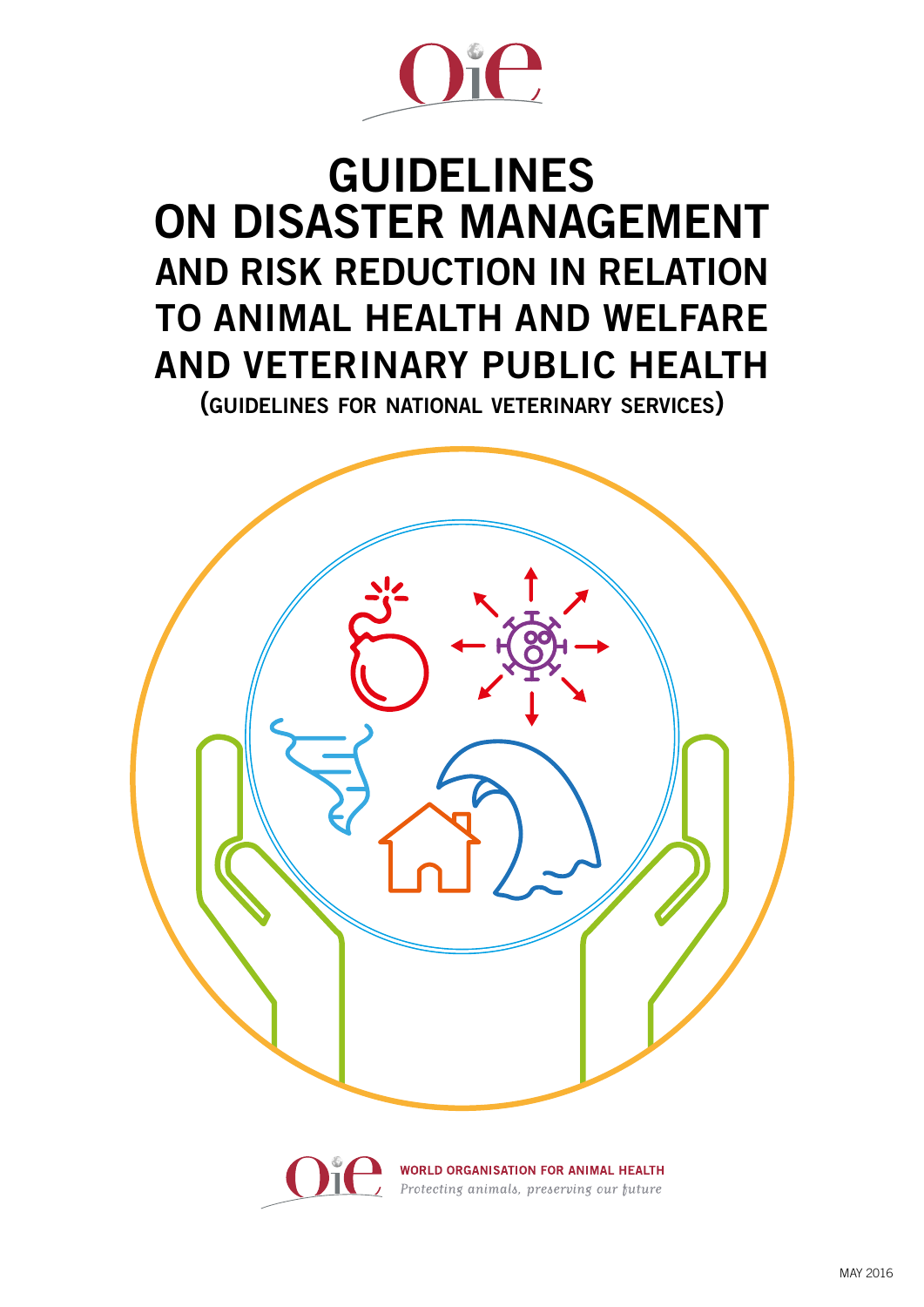



#### INTRODUCTION

The World Organisation for Animal Health (OIE) has developed these guidelines for disaster management and risk reduction in relation to animal health, animal welfare and veterinary public health with the goal of strengthening the capacity of Veterinary Services in Member Countries.

Recent disaster events highlight the need to bring all components of disaster management together in cohesive response plans at both national and international levels using a multidisciplinary approach to achieve optimal efficiency and effectiveness.

The OIE guidelines use an all-hazards approach to the management of natural and man-made and technological disasters and suggest that a wide range of stakeholders from both government and society take action, adapting their interventions to meet local and regional needs.

They advocate the integration of disaster management and risk reduction measures relevant to national Veterinary Services into broader resilience and disaster management and response networks and policies, i.e. those that promote the health and welfare of animals, safeguard human and environmental health and assist Member Countries to restore and enhance economic and societal conditions in the aftermath of a disaster.

#### **SCOPE**

These guidelines reflect the need for Veterinary Services to implement disaster management and disaster risk reduction measures with the objective of protecting animal health, animal welfare and veterinary public health during disaster events in their respective countries.

The document is aligned with OIE standards for Veterinary Services and animal welfare.

These guidelines provide a framework that veterinary professionals can use to develop processes and procedures for managing the veterinary sector's actions to reduce the adverse consequences of disasters. They outline guiding principles and the roles that Veterinary Services play in reducing the impact of disasters in all phases of the Disaster Management Cycle (DMC). They also highlight the importance of intra- and inter-institutional coordination and emphasise that the mandate of Veterinary Services falls within the larger national legal framework.

These guidelines complement existing technical and legal instruments for disaster management, both those at international and regional levels and those adopted in each Member Country, all of which specify the mandate of relevant actors in disaster situations. They are meant to be applied in conjunction with these existing tools.

The document does not prescribe how Veterinary Services should act, but leaves it to each OIE Member Country to adapt to local needs based on their context. It identifies inter-sectoral and multi-disciplinary approaches as essential principles in disaster management and stresses that the plans of Veterinary Services should be included in the National Disaster Management and Risk Reduction Plans.

#### DEFINITIONS

There are many variations of definitions in the field of disaster management and risk reduction. The *ad hoc* Group of experts formed by the OIE to draft these guidelines has selected the following working definitions with the intent of following as closely as

possible standard international definitions.

Additional definitions on specific topics are included within the text of the guidelines. Individual countries and organisations may have different variations that they are required to use.

DISASTER means 'a serious disruption of the functioning of a community or a society involving widespread human, material, economic or environmental losses and impacts, which exceeds the ability of the affected community or society to cope using its own resources'. (United Nations Office for Disaster Risk Reduction – UNISDR, 2015)

HAZARD means 'a dangerous phenomenon, substance, human activity or condition that may cause loss of life, injury or other health impacts, property damage, loss of livelihoods and services, social and economic disruption, or environmental damage'.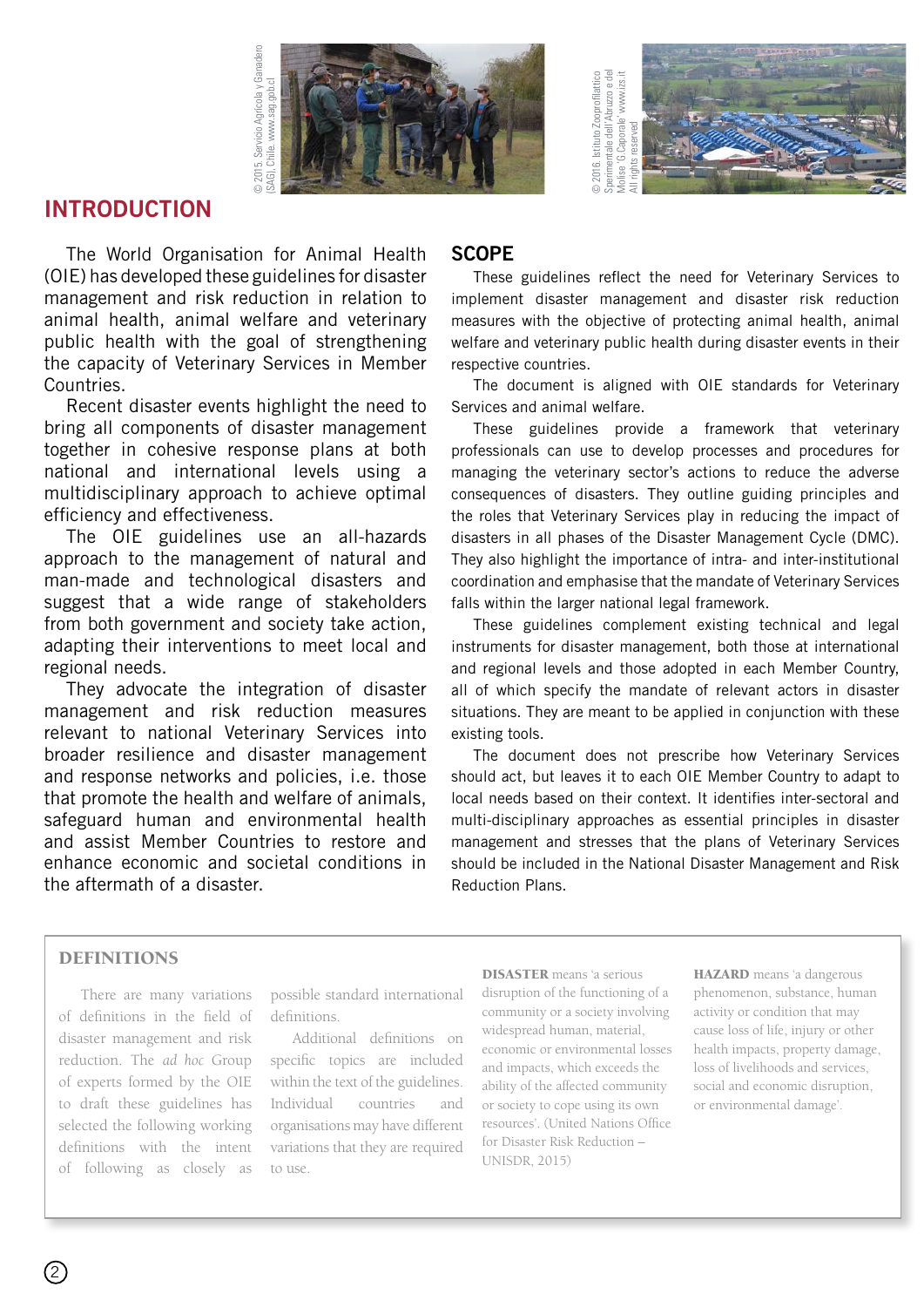



#### THE DISASTER MANAGEMENT CYCLE

The objectives for Veterinary Services in disaster management are to protect animal health and welfare, safeguard human and environmental health and assist Member Countries in restoring and enhancing economic and societal conditions.

Various disaster management models are available to provide a framework to develop disaster management plans, actions, and activities. A simple, commonly used DMC model has been selected in order to illustrate the phases of disease that must be addressed.

The DMC phases include: mitigation and prevention, preparedness, response, and recovery. Disaster management plans often focus on response, but effective disaster management includes activities in all four phases.

MITIGATION means 'the lessening or limitation of the adverse impacts of hazards and related disasters'. (UNISDR, 2015) and PREVENTION means 'any action aimed at reducing risks or mitigating adverse consequences of a disaster for people, animals, the environment and property, including cultural heritage'. (EU Civil Protection Mechanism, 2013)

PREPAREDNESS means 'a state of readiness and capability of human and material means, structures, communities and organisations enabling them to ensure an effective rapid response to a disaster, obtained as a result of action taken in advance'. (EU Civil Protection Mechanism, 2013)

RESPONSE means 'the provision of emergency services and public assistance during or immediately after a disaster in order to save human and animal lives, reduce health impacts, ensure public safety and meet the basic subsistence needs of the people or animals affected'. (UNISDR, 2015)

RECOVERY means 'the restoration, and improvement where appropriate, of facilities, livelihoods and living conditions of disaster-affected communities, including efforts to reduce disaster risk factors'. (UNISDR, 2015)

The four phases of the DMC are used as a framework to plan and organise the processes, policies and procedures involved in disaster management, including disaster risk reduction. The phases are not always distinct, but flow into one another in a continuous cycle. In a specific disaster event, different agencies may be in different phases of the DMC. Using this common framework will assist Veterinary Services to align their activities with other governmental and non-governmental actors.

There are certain elements that should always be considered as they are common to all four phases of the DMC (Fig.1). These include: legislation and regulatory authority, budgeting and resourcing, internal and external communications (processes and infrastructure), training and education, information technology and knowledge management, and integration and coordination with other agencies, organisations and stakeholders.

#### TECHNOLOGICAL/ MAN-MADE DISASTER means

'a hazard originating from technological or industrial conditions or caused by man, including complex emergencies, conflicts, famine, displaced populations, industrial accidents, terrorist attacks and transport accidents. These are events that are caused by humans and occur in or close to human settlements. This can include environmental

degradation, pollution and accidents'. (International Federation of Red Cross and Red Crescent Societies – IFRC, 2015)

NATURAL HAZARD means 'the naturally occurring physical phenomena caused either by rapid or slow onset events which can be geophysical (earthquakes, landslides, tsunamis and volcanic activity), hydrological (avalanches and floods), climatological

(extreme temperatures, drought and wildfires), meteorological (cyclones and storms/wave surges) or biological (disease epidemics and insect/animal plagues)'. (IFRC, 2015)

RESILIENCE means 'the ability of a system, community or society exposed to hazards to resist, absorb, accommodate to and recover from the effects of a hazard in a timely and efficient

manner, including through the preservation and restoration of its essential basic structures and functions. It is determined by the degree to which the community has the necessary resources and is capable of organising itself both prior to and during times of need'. (UNISDR, 2015).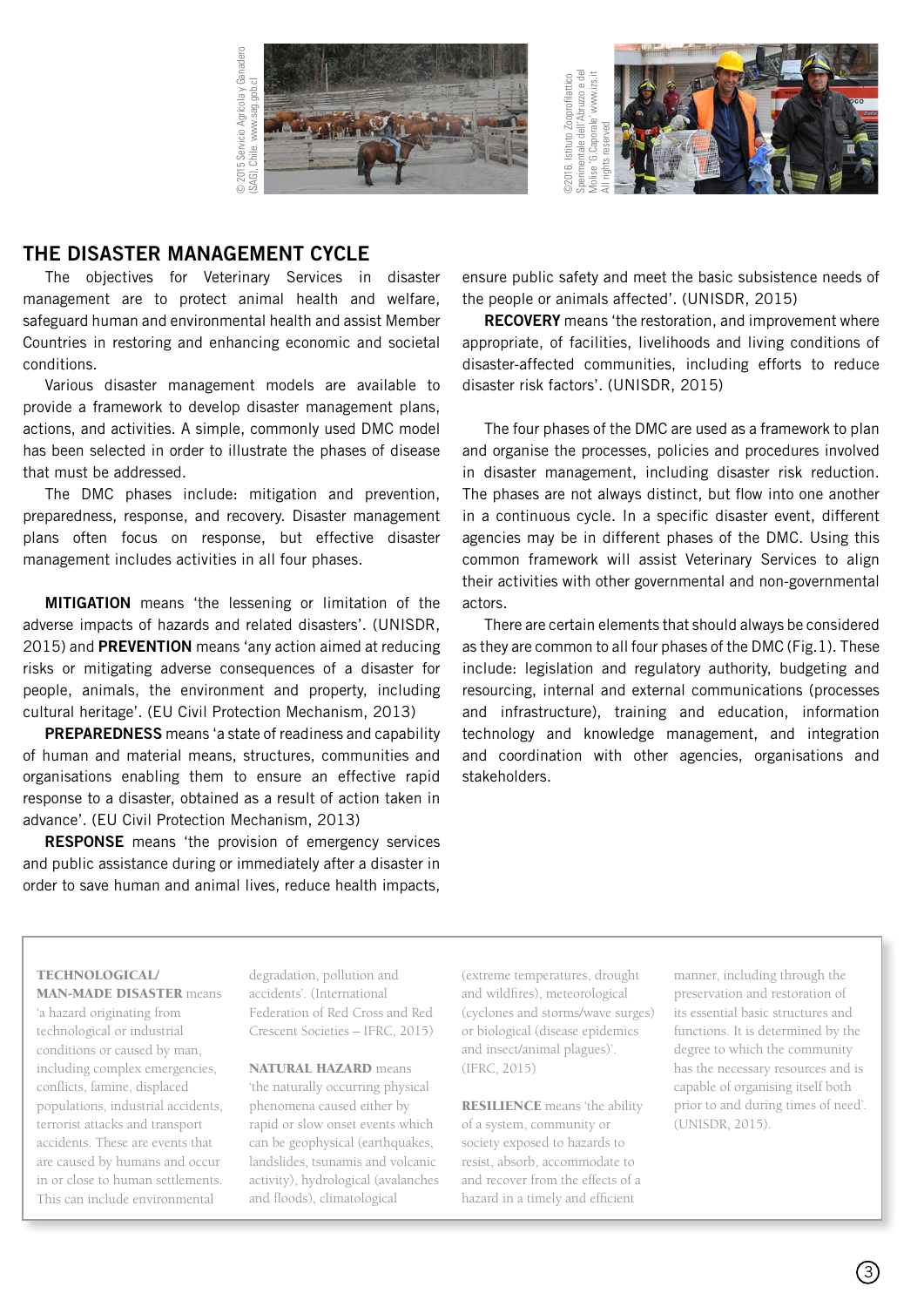The Disaster Management Cycle is shown below.

# MITIGATION AND PREVENTION

Mitigation and prevention activities occur prior to disaster events and they incorporate lessons learned from the response and recovery phases of previous disasters.

Most countries already have a National Disaster Management and Risk Reduction Plan which has been developed at central level and which explains the roles and responsibilities of all government and non-government services in the case of disasters. Veterinary Services should be involved in the preparation or review of these National Disaster Management and Risk Reduction Plans. Veterinary Services should involve all internal units in the preparation and review of the plan and consider the roles and responsibilities of actors such as farmers, animal owners and keepers, private veterinarians, pharmaceutical industries, the food industry, feed producers, traders, slaughterhouses, laboratories, transportation and border control authorities, national governments, intergovernmental bodies, nongovernmental organisations and private voluntary associations.

Veterinary Services should establish their own National Veterinary Service Disaster Management and Risk Reduction Plan. These plans should encourage and support the private sector.

Figure 2 illustrates how Veterinary Services Disaster Management and Risk Reduction Plans are nested within international and national guidelines and plans and how they are linked to privatesector plans.

The National Veterinary Services Disaster and Risk Reduction Plan, which should be developed during the mitigation and prevention phase, should cover all four phases of the DMC. The plan will



Figure 1. Phases of the Disaster Management Cycle



include the following chapters: Figure 2. Relationship of Multi-Sectoral Disaster Management and Risk Reduction Plans and Guidelines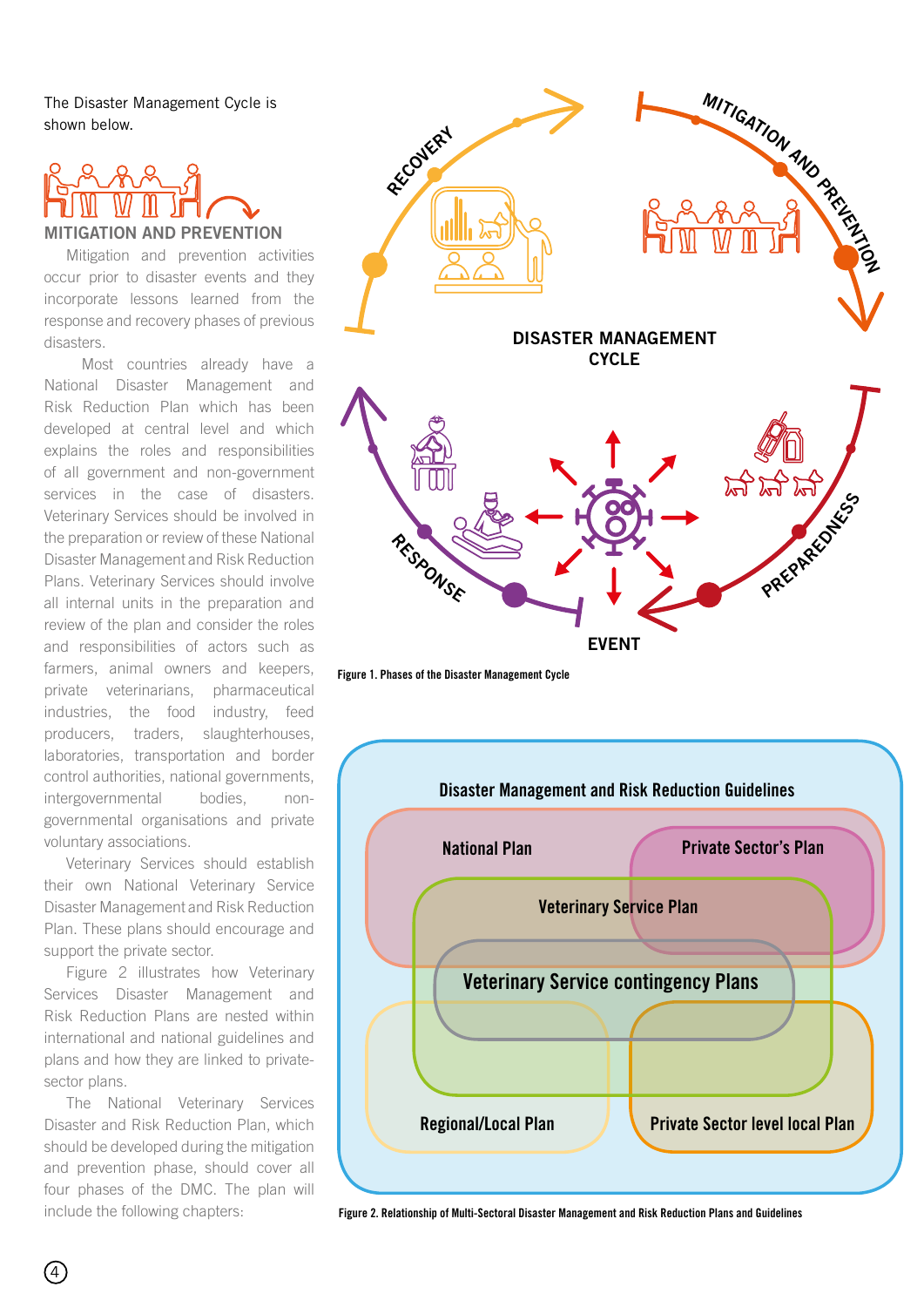#### VETERINARY SERVICES AND OTHER STAKEHOLDERS: ROLES, RESPONSIBILITIES, COOPERATION AND COLLABORATION

Central Government and civil defence typically play the lead role in preparing for and responding to disasters. The roles and responsibilities of the Veterinary Services should be clearly laid out and mechanisms for interaction with other Services and Ministries should be described.

Veterinary Services will play a leadership role in advising the authorities on animal health, welfare and veterinary public health in disaster situations. Veterinary Services should provide sufficient and appropriate input to ensure policies governing support for animals in disaster situations are effective.

The involvement of private veterinarians in all phases of the disaster management cycle is important as a primary link for producers and other animal owners. The roles and responsibilities of private veterinarians, livestock owners and keepers, producers, and other animal owners should also be described in the plan and, where relevant, they should receive appropriate training from Veterinary Services or other appropriate entities. Veterinary Services should support the development of disaster management plans by consulting with and advising other actors as appropriate.

Where appropriate, Veterinary Services should consider incorporating policies and procedures regarding the use of search and rescue animals in their plans.

#### LEGAL FRAMEWORK, LEGISLATION

The plan should follow existing international frameworks where appropriate, such as the Sendai Framework for Action 2015–2030 and the International Strategy for Disaster Reduction of the United Nations. The plan should be harmonised with the national legislation for disaster management and make provision for interaction between official and private institutions and organisations. Veterinary Services should include their mitigation and prevention activities in national and regional plans and harmonise them with those of other sectors and the government. When Veterinary Services lack established legal authority for action in disaster situations, specific requirements should be identified and new legislation developed to address the gaps.

#### COMMUNICATION AND PUBLIC AWARENESS

A clear communication strategy is central to the plan. The strategy should involve communication at all levels from government level to the general public. Prior agreements on communication responsibilities are essential to avoid any conflicting information. Communication should focus on transparency, listening, and responding, and will aim to build trust and distribute appropriate messages in a timely manner.

Communication is a two-way process, so communication tools, technologies, procedures and templates should be available for communication between central units and the field operational level, including field-based veterinarians, animal owners, and the general public. Communication should take into consideration the social and cultural aspects of content delivery to maximise effectiveness.

Public awareness campaigns in the mitigation and prevention phase help to maintain vigilance against disaster risks and improve the selfpreparedness of animal owners. Making animal owners aware of their options in the case of disaster is a vital part of efficient disaster cycle management.

#### RISK ANALYSES

Risk analysis means the overall cross-sectoral process of hazard identification, risk assessment, risk management and risk communication undertaken at national or appropriate sub-national level. Conducting a risk analysis prior to a disaster will enable stakeholders to prioritise investments for disaster risk-reduction activities and facilitate the decision process within the whole disaster management cycle. The risk analysis should include hazard identification and hazard mapping, risk assessment, vulnerability analysis, capacity analysis, risk evaluation, and risk communication.

#### STRUCTURE OF VETERINARY SERVICES

The structure of Veterinary Services varies from one country to another and risks will vary from one region to another within the country. The plan should address regional specificities and address whether or not capacities are available for response within regions.

Response to disasters requires the ability to make quick evidence-based decisions and to convert those decisions into clear orders which can be conveyed down a very clear chain of command to those who are charged with the responsibility to carry them out. This requires the Veterinary Services in a country to be part of a well-defined command structure or line management system, at least for the duration of the emergency. This command system may differ from the structure in place for routine work and should be described in the National Disaster Management and Risk Reduction Plan.

All key staff in both central and decentralised offices should have a detailed job description defining their roles and responsibilities during all phases of the DMC, including mitigation and prevention.

#### HUMAN RESOURCES

Different skills will be required during all phases of the DMC. It is important to provide onthe-job training, invest in early warning activities, and to provide for increasing the capacity of Veterinary Services for emergency responses.

#### FINANCING

Finances should be available without delay during the preparedness and response phases. Budgeting for interventions and identifying sources of funding in advance will allow for rapid action. Budgets should include both contingency funds and funds for ongoing risk-reduction activities (such as education/training, biosecurity, surveillance activities, maintenance of early warning systems).

#### EARLY WARNING SYSTEMS, SURVEILLANCE **SYSTEMS**

Veterinary Services have the duty and responsibility to ensure that disease surveillance and information related to livestock and other kinds of animals are integrated into early warning systems and they should be actively engaged in their development. Veterinary Services need to engage with other governmental agencies so that any warning information regarding all types of hazards can be received and effectively disseminated.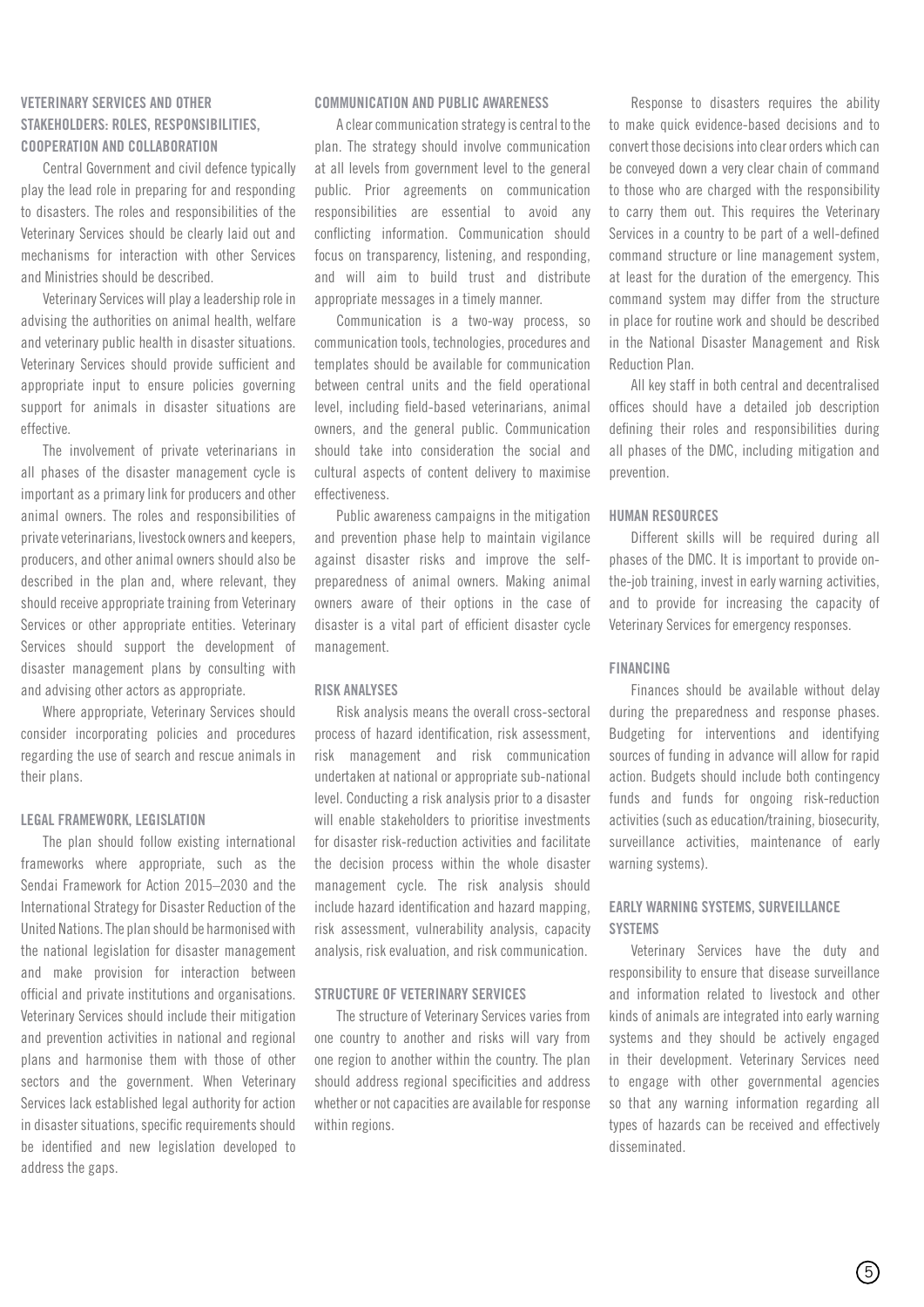#### CONTINGENCY PLANS AND STANDARD OPERATING PROCEDURES

Contingency planning means a management process that analyses specific potential events or emerging situations that might threaten society or the environment and establishes arrangements in advance to enable timely, effective and appropriate responses to such events and situations. (EU Civil Protection Mechanism, 2013)

Veterinary Services should develop one or more contingency plans which can cover each type of event identified during risk assessment exercises using an all-hazards approach. The plans should cover natural disasters (e.g. flooding, hurricanes, wind storms, drought, earthquakes, extreme cold, volcano eruptions, transboundary epizootics and pandemics) and man-made or technological disasters (e.g. chemical release, radiologic accidents, oil spills, loss of power or technological failure, transport problems, explosions, conflict and bioterrorism). Contingency plans cover sets of

activities carried out as part of the response and recovery phases of the DMC. They comprise both long-term measures and measures implemented in the immediate aftermath of the disaster. There should be contingency plans for responding to animal health, animal welfare and veterinary public health needs during natural and manmade disasters, including disease outbreaks. These contingency plans will be specific to each type of event: a flood, for example, will require a different contingency plan from a disease outbreak. Moreover, different disease types may require different contingency plans.

The process of developing a contingency plan provides valuable learning that helps successful implementation of the plan when a disaster occurs. It involves organising a team representing relevant authorities and stakeholders, identifying critical resources and functions, and establishing a plan for recovery beyond response (see Preparedness hereafter).

To ensure the quality of the contingency plans, Veterinary Services should develop Standard Operating Procedures (SOPs) for interventions that regularly recur during the preparedness and response phases.

The mitigation and prevention phase includes much more than just contingency plans. Mitigation and prevention require ongoing capacity development, continuous monitoring and surveillance, simulation exercises and regular updating of risk analyses and risk reduction activities.

All activities included in the Veterinary Services Disaster and Risk Reduction Plan should be periodically reviewed and updated.





The preparedness phase often begins when warning of an impending disaster is received. Veterinary Services should get ready to activate their relevant contingency plans so that they are prepared for the forseeable consequences as the disaster progresses. The implementation of contingency plans requires flexibility and adjustments according to the magnitude and circumstances of the disaster.

Relevant contingency plans should be put together by the Veterinary Authority in conjunction with representatives from the national and local governments, non-governmental organisations and relevant private-sector stakeholders. The contingency plans should take into account previous gap analysis and should include:

- Details of the types of disaster covered by the plan
- Information on animal populations
- Systems for rapid assessment and situation awareness
- Legislation
- Established chain of command system
- Plans for coordination with other relevant governmental agencies, inter-governmental agencies, NGOs and private sector
- Finance arrangements (including compensation policy)
- Human resource plan
- Communication plan and public awareness measures
- Established sustainable continuity plan and recovery plan.

During the preparedness phase, Veterinary Services will switch to emergency mode and start implementing the relevant command system, as described in the Disaster Management and Risk Reduction Plan, to maximise the response capacity and use early warning systems to communicate with relevant parties. Early in the preparedness phase, Veterinary Services will review the availability of human and financial resources as well as tailor the communication strategy to the specific disaster event.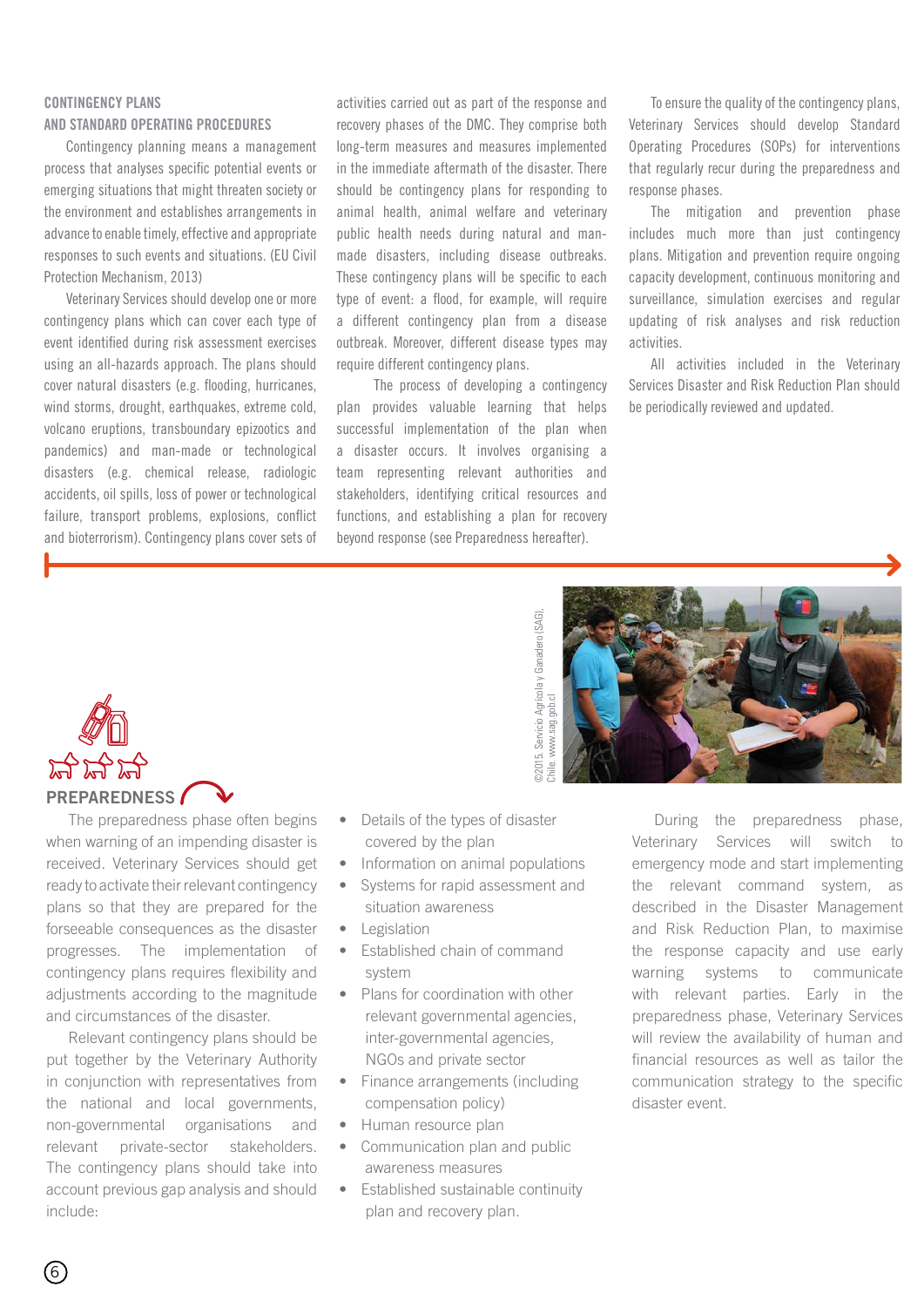### RESPONSE



#### IMPLEMENTATION OF NATIONAL VETERINARY SERVICES' CONTINGENCY PLANS

Impact assessment and situation awareness are the first steps to be taken following the activation of any contingency plan. The impact of the disaster on the Veterinary Services themselves and their capacity to implement the plan should be assessed. Veterinary Services need to prioritise activities in conjunction with key stakeholders. They must remain flexible and undertake appropriate action after an assessment of the impact on the health and welfare of animals, human safety and the environment. If there is no specific contingency plan for the type of disaster that is taking place, Veterinary Services should take a step-by-step approach to decision-making and refer to the contents described in the mitigation and prevention and preparedness phases of the contingency plans they have developed for generic guidance.

#### **GOVERNANCE**

Each contingency plan (developed in the mitigation/prevention phase) will determine governance and the chain of command. Cooperation and coordination with stakeholders under clear lines of responsibility will be important to expand the capacity of Veterinary Services. Adaptability, efficiency, and continuity of support are critical to effective response.

#### LEGISLATION ACTIVITY

Contingency plans will be based on existing legislation that will enable immediate action. Emergency management ordinances and specific regulations may be issued when required.

#### **COMMUNICATION**

Appropriate communication is critical for good governance, knowledge management and contingency planning. Veterinary Services should have detailed internal and external communication plans within their contingency plans.

#### GAP ANALYSIS

Following an assessment of the impact of the disaster on the Veterinary Services themselves, a gap analysis should be carried out to identify Veterinary Services' needs. All relevant stakeholders must be included so that all significant issues are identified and addressed. Gap analysis should also take into account what will be required during the recovery phase and consider whether some earlier risk mitigation actions could avoid some of those recovery needs.



#### RECOVERY PLAN

Following gap analysis during the response phase, a recovery plan should be developed in order to detail human and material resource requirements, and the related budget. After identifying gaps within Veterinary Services, and after further consultation with key stakeholders, Veterinary Services should evaluate the efficiency and effectiveness of their response to the disaster. The development of a recovery plan should include opportunities to '*build back better*' (i.e. provide greater resilience) and should be multi-sectoral and multidisciplinary where applicable. The plan should include monitoring and evaluation.

#### GOVERNANCE

In the recovery phase, consideration should also be given as to how Veterinary Services will continue to undertake their ongoing operations or 'business as usual'. This may require areas of governance to be reconsidered dependent upon

current resources, and may even require changes to some aspects of legislation.

#### **COMMUNICATION**

High-quality communication is necessary to keep all relevant stakeholders aware of developments. Failures in communication may result in stakeholders not giving input to vital areas of recovery and reconstruction, and may result in a lack of adequate resourcing and funding to ensure a successful recovery phase. The most significant stakeholders to be considered throughout both the response and recovery phases are the affected community. Community engagement will increase buy-in and speed up recovery from the disaster.

#### GAP ANALYSIS

The recovery plan should identify the most probable recovery needs of the disaster and these should inform subsequent contingency plans. Veterinary Services should consider the different needs of both rural and urban communities, which are likely to include support for managing the consequences of livestock and production losses, companion animal displacement, and infrastructure loss. Veterinary Services should also consider how severely their buildings and facilities have been impacted and plan for their replacement during the recovery phase. These plans should take into account lag times for construction materials to be available and for key services, such as water and electricity supplies, to be reconnected.

Monitoring and evaluating the successes and failures of the recovery plan will identify both resource and process gaps. Like gap analysis from the response phase, gap analysis of the recovery phase may also identify areas for improvement in the mitigation phase.